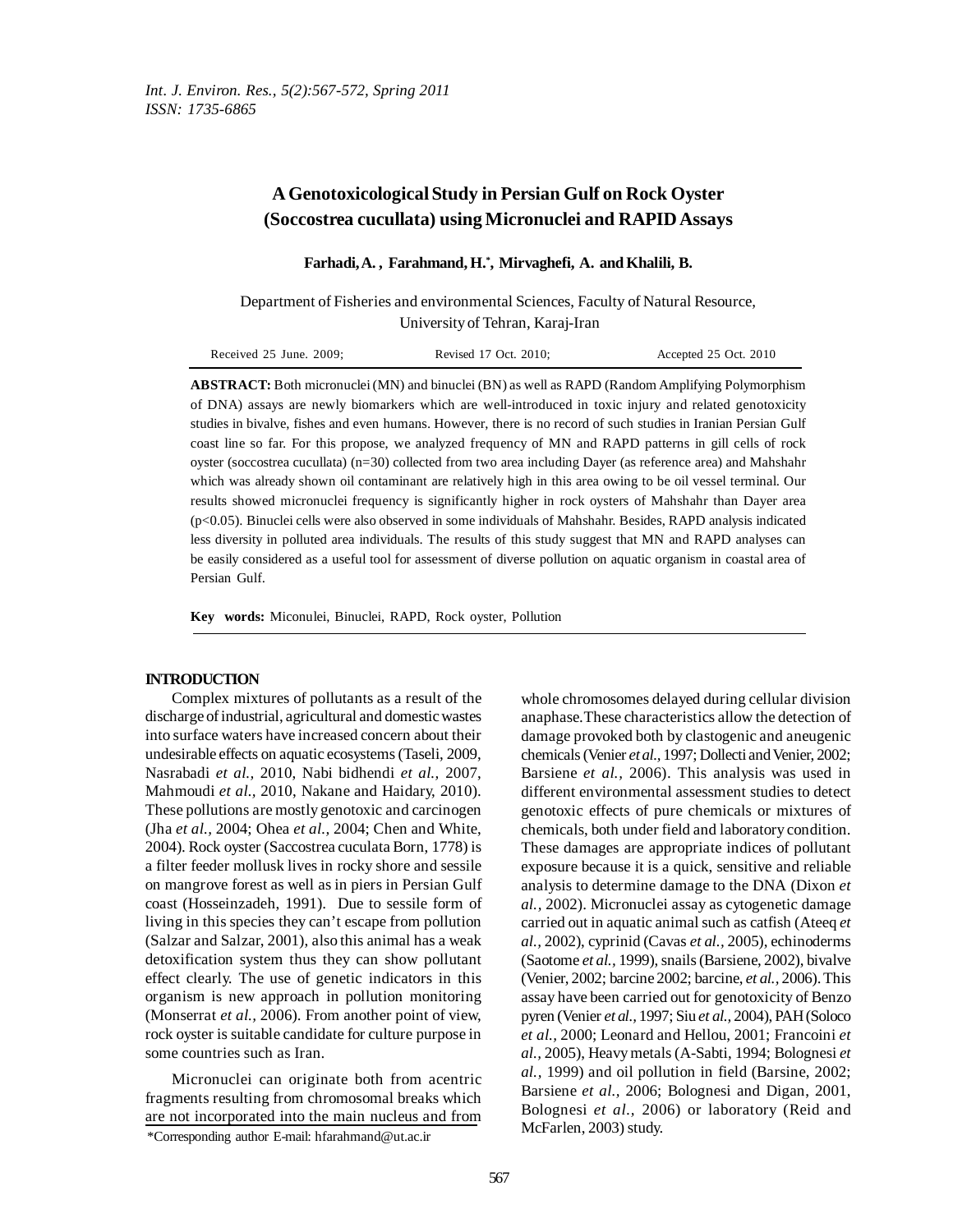Studies showed on mussel (Mytilus edulis) gill cells by receding from sewage effluent MN and BN cells and significant difference between distance from effluent point and MN frequencies were observed (Izquierdo *et al.,* 2002). This study suggest that MN is enough sensitive for detect pollution effect on estuarine ecosystems. MN and BN cells also observed in mussel (Mytilus spp) gill cells collected from Baltic Sea (Barsiene *et al.,* 2006). Study on mussels from Oriestano Gulf of Italy showed that MN frequency correlated with heavy metal pollution (Magni *et al.,* 2006). In a 4 years period study in Guanabara Gulf investigation of PAHs effect reported MN formation (Francoini *et al.,* 2007). MN formation and other aniogenic effects were visible near oil terminal (Barsiene, 2002). In Oristano Gulf, Italy, MN damage known correlated with oil pollution (Magni *et al.,* 2006). The effect of pollutant on genome is directly related with to their effects on structure of DNA molecule (Atienzar *et al.,* 1999). The RAPD has been used in determining of these effects in various studies such as Daphnia cladoceran (Atienzar *et al.,* 1999; Atienzar *et al.,* 2001; Atienzar *et al.,* 1999), marine microalgae (Atienzar *et al.,* 2000), barnacle larvae (Atienzar *et al.,* 2002), mussel (Mytilus edulis) (Hagger *et al.,* 2005) and zebrafish (Zhiyi and Haowen, 2006). Direct and indirect effects of pollutant on aquatic organism may be cause to demographic effects (Atienzar and Jha, 2006). The population change due to pollution could be measured by RAPD technique (Atienzar and Jha, 2006). Toxicant induced population genetic effects may arise from the direct action of the toxicant at the DNA level. If these damage and mutation occurred in somatic cells are not pass to next generation but damage in germ cells can cause embryonic and other consequent population effects (Wolf *et al.,* 2004).

In this study MN and BN formation as cytogenetic damage and RAPD as molecular damage test on oyster from two area of Persian Gulf coast, Iran, have surveyed. The objective of this study is detection of cytogenetic and molecular damage of pollution especially oil pollution on rock oyster in Persian Gulf coast and identification of importance of genetic damage as well as introduction of genotoxical study in above area.

Vessel transportation and other activity in Mahshahr port (pier) caused to release of pollutant to coastal water, unless Dayer is far from pollutant source and is a fishing port and has lower pollutant.

### **MATERIALS & METHODS**

This study was performed in two area of Persian Gulf coast on rock oyster. Briefly, a total of 30 Soccostrea cucullata with the same size were analyzed during 2007. All specimens were randomly collected from two Iranian piers in Persian Gulf, called Dayyer with no oil population and Imam Khomeini pier as a polluted area which is regularly exposes to vessel transport and oil pollution discharge. The samples were then transported alive in blue ice to biotechnology laboratory, University of Tehran until assays.

Barsiene method (2006) used for slide preparation. Oysters were dissected, biopsy carried out from individual gills and after washing by HANK's solution placed on microscopic slide in a drop of iced Carnoy and good quality cell suspension attained by gently squashing with tweezers in 3 min and fixed with iced methanol in 10 min. after that slides washed and stained 10 min with 5% Gimsa solution in phosphate buffer. 2 slides pre animals prepared. Slides analyzed by light microscope (Leica) at final magnification of 1000 for nuclear abnormalities (MN and BN cells) and 1000 about gill cells scored. Only intact cells scored. Blind scoring was performed to minimized technical variation. Genomic DNA was extracted from a piece of gill using conventional phenol-chloroform method (Atienzar *et al.,* 1999) and its concentration were measured using gel electrophoresis and comparison with known concentrations of Lambda phage DNA lambda phage .RAPD profile were generated with 5ng genomic DNA (Atienzar *et al.,* 2002). The 10-mer primers used were OPA9, OPB1, OPB5, OPB6, OPB7, OPB8, OPB10, OPB11, OPB12, and OPB14 (used by Atyienzar *et al.,* 2005). Thermal cycling parameters and analysis of PCR products by electrophoresis have been described in table in details. PCR products were electrophoreses on 1.5% agarose gel at 90 V h, stained with ethidium bromide and visualized under UV light. The GeneRulerTM 100 bp DNA ladder plus (Qiuagene) was used. The Thermal condition of PCR reaction consisted of 40 cycles: 45 second denaturation at 95 æ%C (except for the first cycle: 5 min), 45 second annealing at 48 æ%C, and min extension at 74 æ%C (except for the last cycle: 10 min).

Data gathered by Microsoft office, Excell ver2007 and analyzed by SPSS15. Mann- Whitney U-Test applied whereas significant differences between MN in gills cells of individuals in two sites. Data obtained from RAPD also analyzed by Unweighted pair-group using Arthimetic average (UPGMA) in NTsys pc ver 2.02 software.

## **RESULTS & DISCUSSION**

The result of our MN (fig.1). analysis showed in fig. 2. The number of MN (mean: 6.87+1.97/ 100cells) in gill cells of rock oyster collected from Mahshahr pier was significantly lower than MN frequency in Dayyer  $\cos(2.8+0.92)$  (p<.05) which is clear area. Our result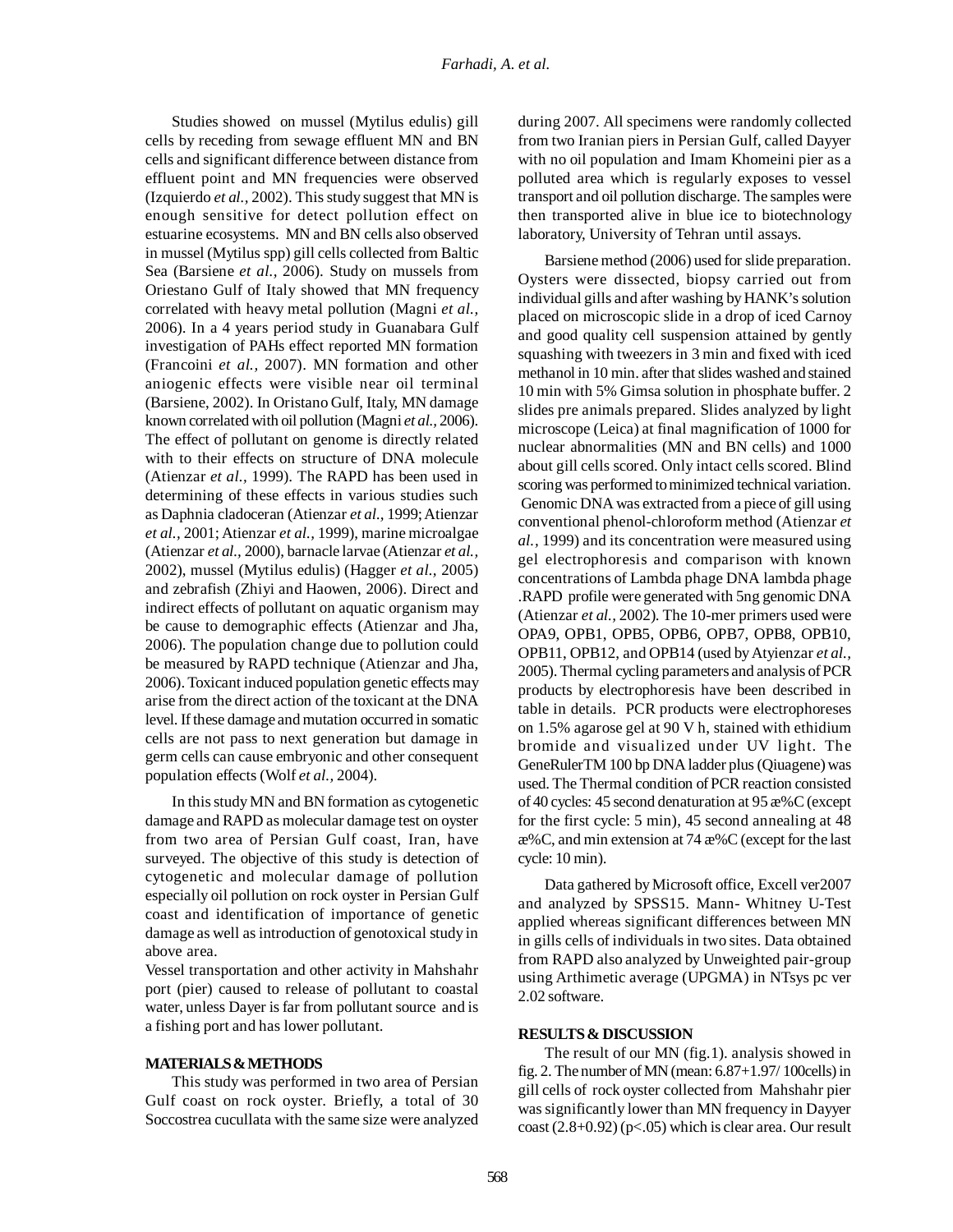9

8

is quite in agreement similar study in oil spill effect using Mn in Bivalve (Bolognesi *et al.,* 2002) also in studies carried out by Barsiene (2002) and Barsiene et al. (2006) on blue mussel in Baltic Sea.

Analysis of binuclei cells showed that BN cells fig.3. frequency s generally less than Mn frequency. Result also showed that BN cells in gill cells of rock oyster in Mahshahr (1.27+0.72) were significantly ( $p$ < 0.05) lower than its value for rock oyster in Dayyer (mean: 0.27), fig. 4. Totally in each individuals MN was more than BN cells.

It seemed that apoptetic cells were formed in only some individual collected from Mahshahr pier. (fig. 3). Maximal frequency of apoptosis in individual was 13 in 1000 cells that have high frequency of MN. It is important to note that there was no certainty for apoptosis in this study. Apoptesis used as a sensitive biomarker in fish (Bush *et al.,* 2003) and bivalve (Barsiene *et al.,* 2006) MN frequencies in studied area demonstrate genotoxin existence in both areas. This study shows that because of vicinity of oysters collected from Mahshahr pier to pollution sources, have higher MN. In Dayer oyster lower frequency of MN (2.8±0.92 in 1000cells) may point to lower genotoxin in this area. Similar results obtained from study in Liguaria coast of Italy that the most frequency of MN (8 in1000cells) was for mussel collected from oil polluted area of Geneva (Bolognesi and Digan, 2001). In study on Baltic Sea (Buting oil terminal), similar result obtained (Barsiene, 2002).



**Fig. 1. Binuclei cell frequency in rock oysters gill cells of studied area (P<0.05)**



**Fig. 2. Micronuclei frequency in rock oysters gill cells of studied area (P<0.05)**



**Fig. 3. MN in slides prepared from gill cells of rock oyster sampled from polluted area, MN has been showed by arrow beside main nucleus**

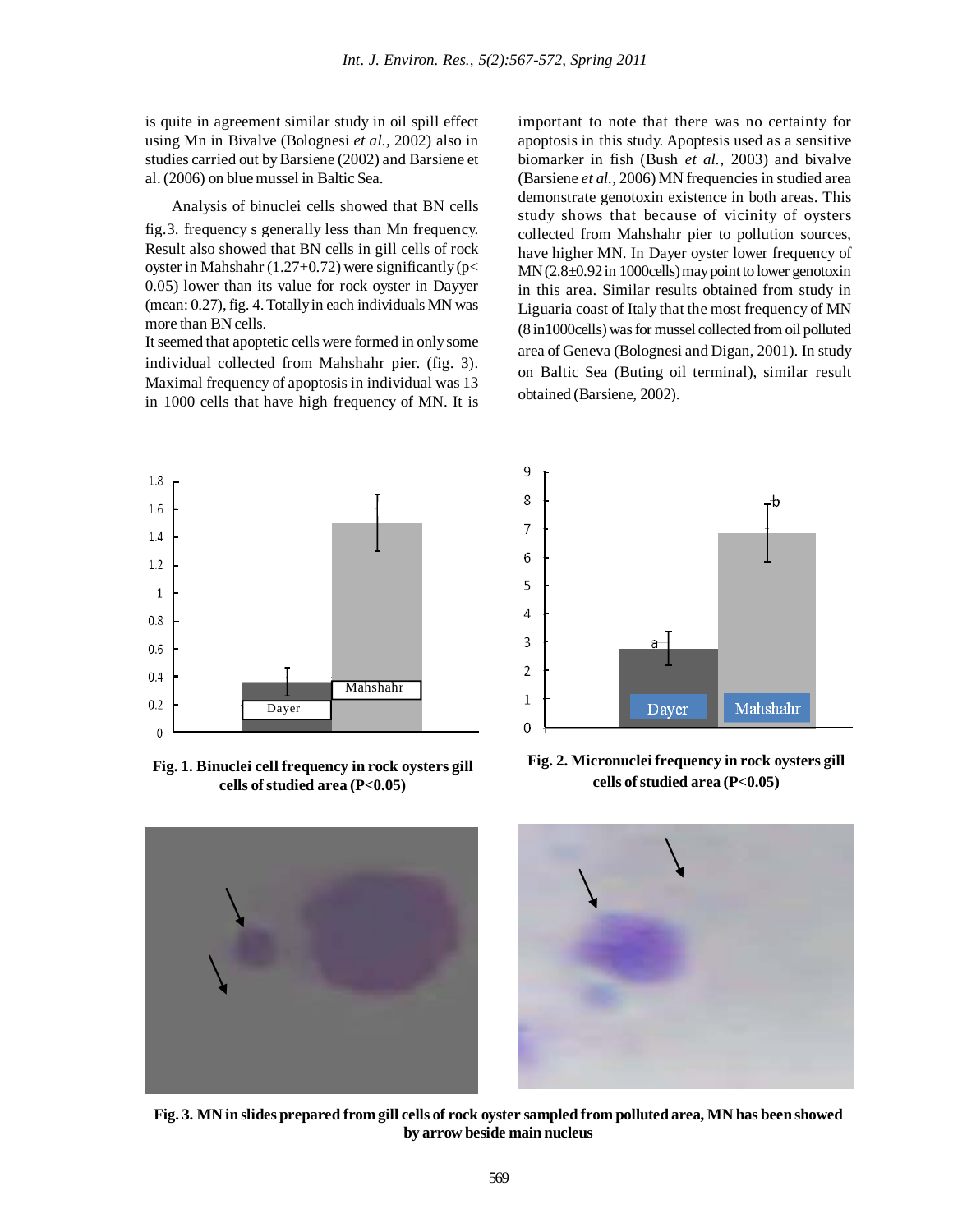

**Fig 4. A RAPD Pattern in DNA of rock oyster in to studied area**

RAPD analysis carried out based on band presence in individuals. In this study high annealing temperature proved reproducibility of RAPD bonds. The consistency showed by 2 time repetition. The results indicated that DNA extracted from oyster in Mahshahr produced RAPD profiles that differed from the control Dendrogram of similarity should that similarity of rock oyster Mahshahr is more than that in Dayyer (fig. 5). In both area differences in bond observed between animals. Between bands obtained from RAPD in animals of Dayer had higher order and higher difference.

The band pattern doesn't show DNA damage obviously. But it seems that pollution had some demographic effect on polluted site. The high similarity between individuals of Mahshahr (sim coefficient= 0.8- 0.99) than Dayer (sim coefficient= 0.7- 0.94) may because of decreased diversity and negative selection of some pollution. This approved by study of Nadig and Adams on sunfish population exposed to contaminants (Nadig and adams, 1998). Similar result also obtained from study in bay mussel (Mytilus galloprovincialis) and acorn barnacle (Balanus glandula) the authors of above study suggested that pollution can decrease genetic diversiry (Ma *et al.,* 2000). Our result is quite in agreement similar study in Daphnia exposed to Benzopyren (Atienzar *et al.,* 2004).

## **CONCLUSION**

In conclusion this study showed that genotoxic damages occur in oysters collected from two studied area. This study was successfully indicated genomic damages. These damages include MN and BN cells that MN seems better indices to BN cells that this is because of more sensing of chromosomal damage. Because of high sensibility and relatively low cost, use of MN as pollution biomarker especially oil pollution in aquatic ecosystems can be useful. Studies needed to establish this biomarker in pollution effects on specific ecosystem. But for RAPD analysis it should use more individuals to determine molecular effect with certainty.

## **ACKNOWLEDGEMENT**

We would like to thank Iranian environment organization for their support in sample collection .



**Fig. 5. BN cells and apoptotic cells showed by arrow in rock oyster gill cells of Mahshshr pier**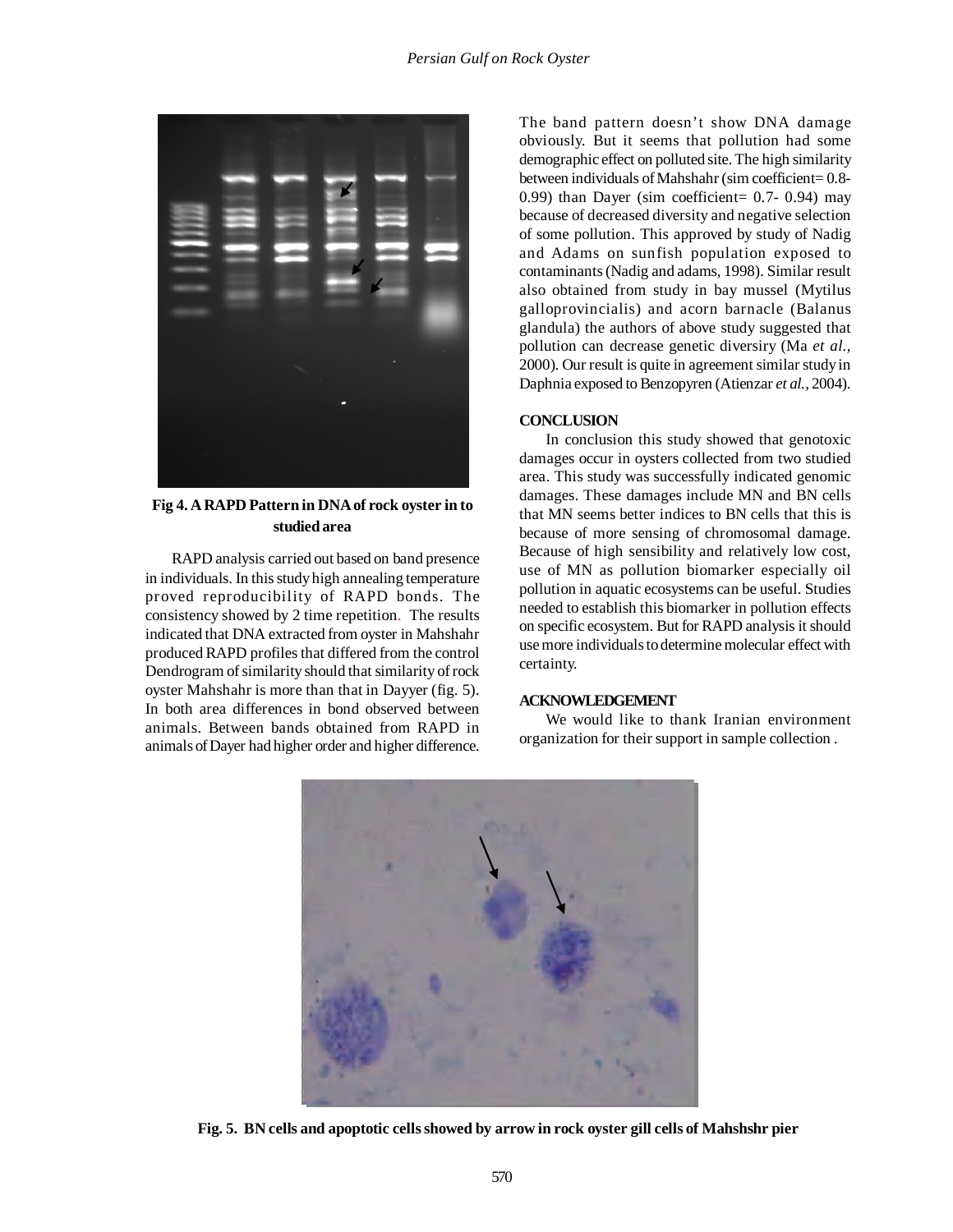### **REFERENCES**

Adams, S. M. (2002). Biological indicators of aquatic ecosystem stress. American Fisheries Society. Bethesda, Maryland, USA, pp 644.

Al-Sabti, K. (1994). Micronuclei induced by selenium, mercury, methylmercury and their mixtures in binucleated blocked fish erythrocyte cells. Mutation Res., **320**, 157- 163.

Atinzar, F. A. (2000). Optimized RAPD Analysis Generates High- Quality Genomic DNA Profiles at High Annealing Temperature. BioTechniques, **28**, pp. 52-54.

Atienzar, F. A., Billinghurst, Z. and Depledge, M. H. (2002). 4-n-Nonylphenol and 17-b estradiol may induce common DNAeffects in developing barnacle larvae. Environ. Pollution, **120**, 735-738.

Atienzar, F, A. and Jha, A. N. (2006). The random amplified polymorphism of DNA and related techniques applied to genotoxicity and carcinogenesis studies: A critical review. Muttion Res., **613**, 76-102.

Atienzar, F. A. and Jha, A. N., (2004). The random amplified polymorphic DNA (RAPD) assay to determine DNA alterations, repair and transgenerational effects in B(a)P exposed Daphnia magna. Mutation Res., **552**, 125-140.

Atienzar, F. A., Evenden, A, J., Jha, A., N. and Depledge, M. H. (2002). Use of the random amplified polymorphic DNA (RAPD) assay for the detection of DNA damage and mutations: possible implications of confounding factors. Biomarkers, **7 (1)**, 94-101.

Atienzar, F. A., P Venier Jha, A. N. and Depledge, M. H. (2002). Evaluation of the random amplified polymorphic DNA (RAPD) assay for the detection of DNA damage and mutations. Mutation Res., **521**, 151-163.

Barsiene, J., (2002).Genotoxic impacts in Klaipeda Marine port and Butinge oil terminal areas (Baltic Sea). Mar. Environ. Res., **54**, 475-479.

Barsiene, J., Schiedek, D., Rybakovas, A., yvokiene, J. S., Kopecka, J. and Forlin, L. (2006). Cytogenetic and cytotoxic effects in gill cells of the blue mussel Mytilus spp. from different zones of the Baltic Sea. Mar. Pol. Bulletin, **53**, 469-478.

Bolognesi, C. and Degan, P. (2001). Genotoxicity biomarkers in aquatic organisms as indicators of carcinogenic marin pollutants. In (Eds): Ph. Garrigues, H. Barth, C.H. Walker and J.F. Narbonne, Talence, Elsevier Science, B.V. pp. 550.

Bolognesi, C., Perrone, E., Roggieri, P. and Sciutto, A. (2006). Bioindicators in monitoring long term genotoxic impact of oil spill: Haven case study. Mar. Environ. Res., **62**, 287- 291.

Bolognesi, C., Rabboni, R. and Roggieri, P. (1996). Genotoxic biomarkers in M. galloprovincialis as indicators of marine pollutants. Comp. Biochem and Physiol., **113 (2)**, 319- 323.

Bolognesi, C., Landin, E., Roggieri, Paola., Fabbri, R. and Viarengo, A. (1999). Genotoxicity Biomarkers in the Assessment of Heavy Metal Effects in Mussels: Experimental Studies. Environ. and Molecular Mutagenesis., **33**, 287-292.

Boutet, I., Tanguy, A. and Moraga, D. (2004). Response of the Pacific oyster Crassostrea gigas to hydrocarbon contamination under experimental conditions. Gene, **329**, 147-157.

Busch, C. R., Heath, D. D. and Hubberstey, A. (2003). Sensitive genetic biomarkers for determining apoptosis in brown bullhead (Ameriurs nebulosus). Gene, **329**, 1-10.

Cavas, T, Natasha, N., Garanko, V. and Arkhipchuk V. (2005). Induction of micronuclei and binuclei in blood, gill and liver cells of fishes subchronically exposed to cadmium chloride and copper sulphate. Food and Chem. Toxicol., **43**, 569-574.

Chen, G. and White, P. A. (2004). The mutagenic hazards of aquatic sediments: a review. Mutation Res., **567**, 151-225.

Cherkasov, A. S., Grewal, S. and Sokolova, I. M. (2007). Combined effects of temperature and cadmium exposure on haemocyte apoptosis and cadmium accumulation in the eastern oyster Crassostrea virginica (Gmelin). J. of Thermal Biol., **32**, 162-170.

Dixon, D. R., Pruski A. M., Dixon, L. R. J. and Jha, A. N. (2002). Marine invertebrate eco-genotoxicology:a methodological overview. Mutagenesis., **17 (6)**, 495-507.

Dolcetti, L., Venier, P., Bolognesi, C., Perrone, E., Roggieri, P. and Sciutto A., (2002). Susceptibility to genetic damage and cell types in Mediterranean mussels. Marine Environ. Res,. **54,** pp. 487-491.

Francioni, E. A., Wagener, L. R., Scofield, A., de L., Depledge, M. H, Cavalier, B., Sette, C. B., Carvalhos, L., Lozinsky, C. and Mariath, R. (2007). Polycyclic aromatic hydrocarbon in inter-tidal mussel Perna perna: Space–time observations, source investigation and genotoxicity. Sci. Total Environ., **372**, 515-531.

Francioni, E. L., Wagener, L. R., Scofield, A. and Cavalier, B. (2005). Biomonitoring of polycyclic aromatic hydrocarbon in Perna perna (Guanabara Bay; Brazil). Environ. Forensics, pp. 125-149.

Hosein zadeh Sahafi, H. (1991). Athlete of Persian Gulf mollusk. Iranian Fisheries Research. Oman Sea Fisheries Research center, pp. 112.

Izquierdo, J. I., Machado, G., Ayllon, F., d'Amico, V. L., Bala, L. O., Vallarino, E., Elias, R. and Garcia-Vazqueza, E. (2003). Assessing pollution in coastal ecosystems: a preliminary survey using the micronucleus test in the mussel Mytilus edulis. Ecotoxicol. and Environ. Safety, **55,** 24-29.

Jha, N. (2004). Genotoxicological studies in aquatic organisms: an overview. Mutation Res., **552**, 1-17.

Jha, A. N. and Depledge, M. H. (2000). Comparison of ultraviolet-induced genotoxicity detected by random amplified polymorphic DNA with chlorophyll fluorescence and growth in a marine macroalgae, Palmaria palmate, Aquatic Toxicol., **50**, 1-12.

Jha, A, N., Victoria, V., Cheung, M., Foulkes, E., Stephen, J., Michael, H. and Depledge, H. (2000). Detection of